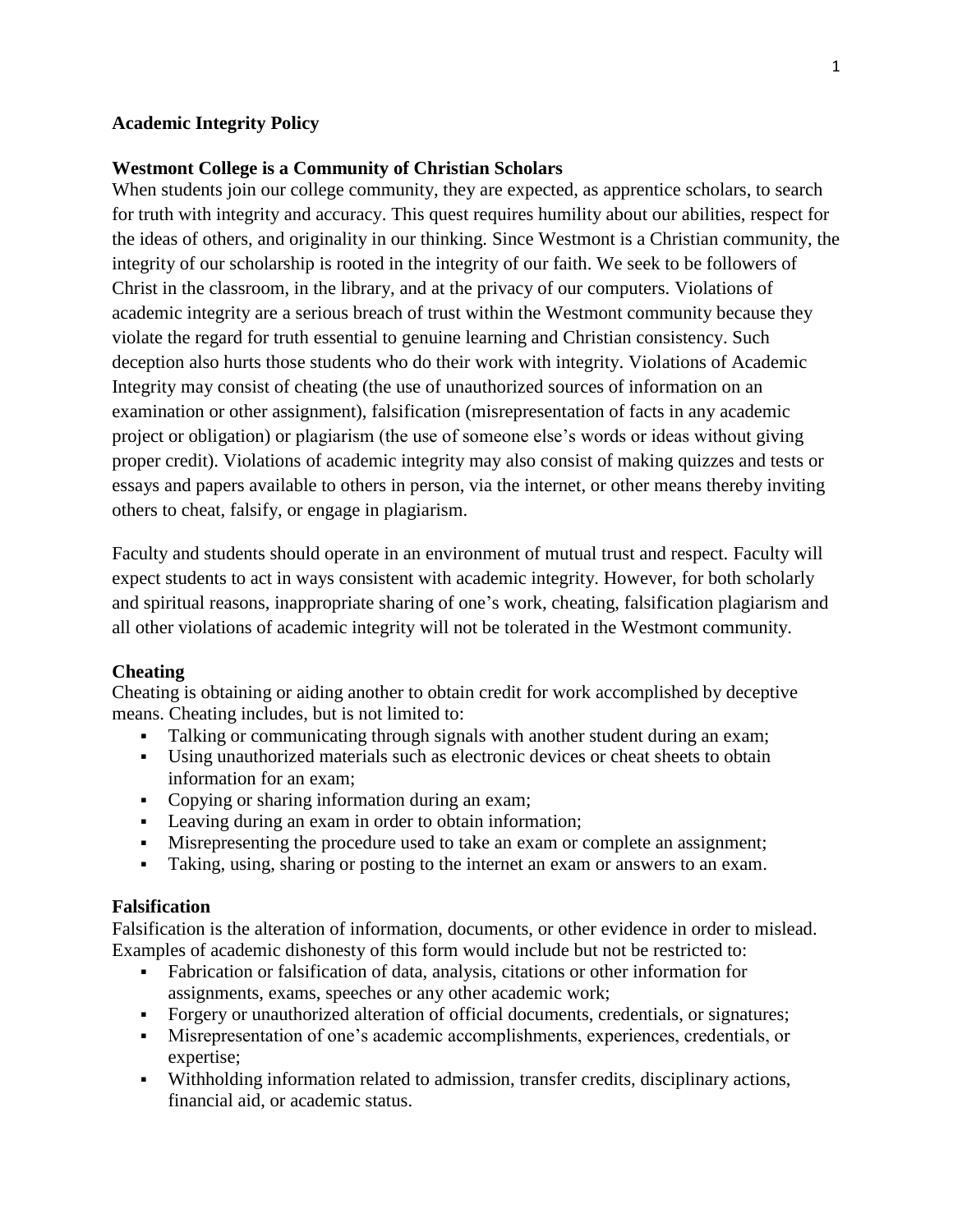# **Plagiarism**

To plagiarize is to present someone else's work—his or her words, line of thought, or organizational structure—as our own. This occurs when sources are not cited properly, or when permission is not obtained from the original author to use his or her work. By not acknowledging the sources that are used in our work, we are wrongfully taking material that is not our own. Plagiarism is thus an insidious and disruptive form of dishonesty. It violates relationships with known classmates and professors, and it violates the legal rights of people we may never meet.

Another person's "work" can take many forms: printed or electronic copies of computer programs, musical compositions, drawings, paintings, oral presentations, papers, essays, articles or chapters, statistical data, tables or figures, etc. (The Learning Skills Centre, 1999). In short, if any information that can be considered the intellectual property of another is used without acknowledging the original source properly, this is plagiarism. Conversely, supplying essays and papers to others in a way that constitutes an invitation to plagiarize, either in person or via the internet, or other means is to participate in the practice of plagiarism and constitutes a violation of academic integrity.

**Minimal plagiarism** is defined as doing any of the following without attribution:

- Inserting verbatim phrases of 2-3 distinctive words.
- Substituting synonyms into the original sentence rather than rewriting the complete sentence.
- Reordering the clauses of a sentence.
- Imitating the sentence, paragraph, or organizational structure, or writing style of a source (Saupe, 1998; Student Judicial Affairs, UCD, 1999).

**Substantial plagiarism** is defined as doing any of the following without attribution:

- Inserting verbatim sentences or longer passages from a source.
- Combining paraphrasing with verbatim sentences to create a paragraph or more of text.
- Using a source's line of logic, thesis or ideas.
- Repeatedly and pervasively engaging in minimal plagiarism.

**Complete plagiarism** is defined as doing any of the following without attribution:

- Submitting or presenting someone's complete published or unpublished work (paper, article, or chapter) (Wilhoit).
- Submitting another student's work for an assignment, with or without that person's knowledge or consent (Wilhoit).
- Using information from a campus file of old assignments (Wilhoit).
- Downloading a term paper from a web site (Wilhoit).
- Buying a term paper from a mail order company or web site (Wilhoit).
- Reusing or modifying a previously submitted paper (e.g., from another course) for a present assignment without obtaining prior approval from the instructors involved.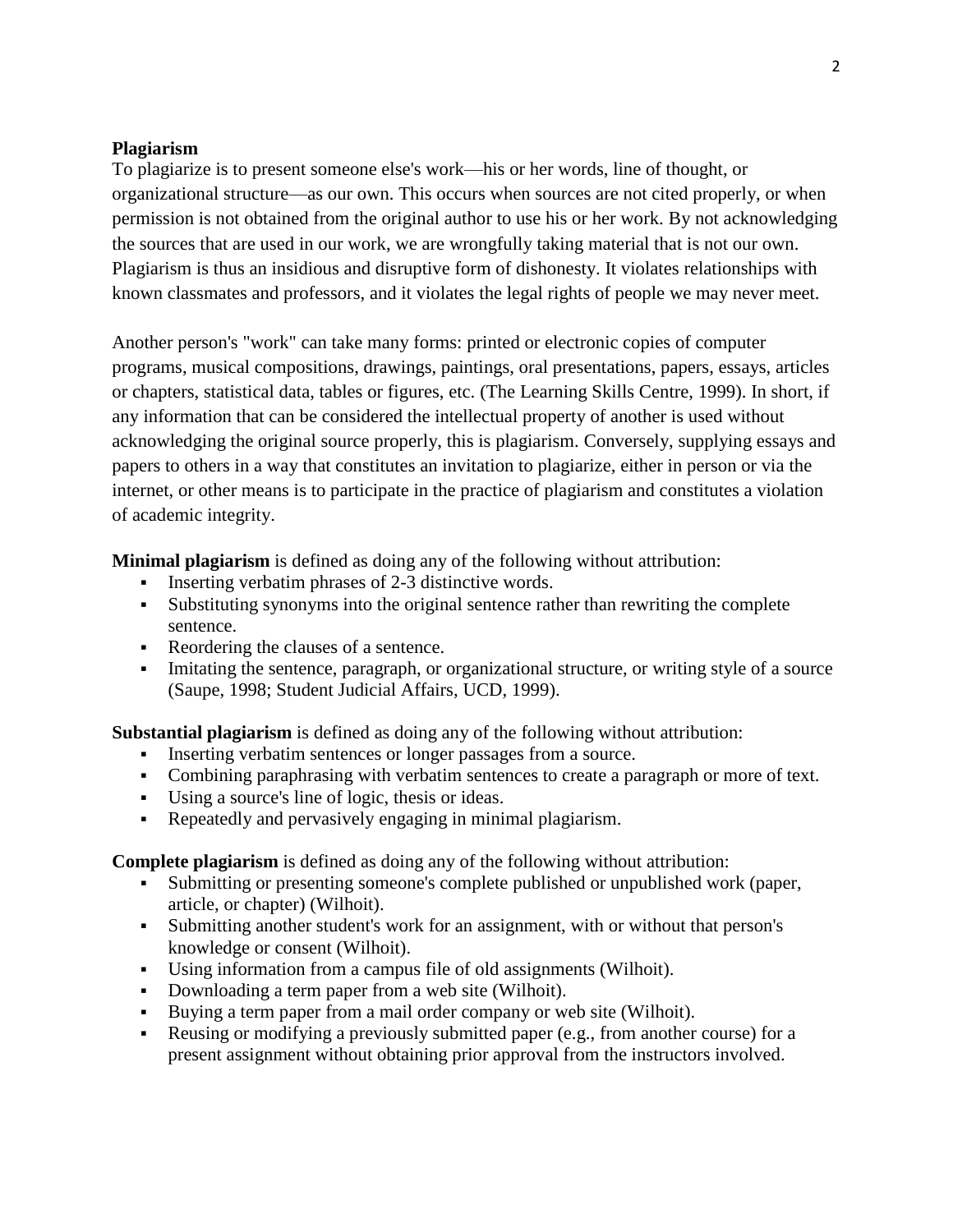# **Response to Violations of Academic Integrity**

In any given course, when a professor detects a violation of academic integrity, the instructor of the course determines the severity of the infraction and the ultimate consequence for the assignment or course. In most cases the result would be a grade of F on the assignment although an F in the entire course is possible if the instructor has announced a zero-tolerance policy for any violations of academic integrity. In all cases, faculty will use an infraction as an opportunity to help the student learn how to avoid such errors in the future.

The professor of the course will notify the Provost's and Student Life offices of all instances of academic dishonesty. For minor, first offenses, the infraction will simply be noted. For repeated or more severe infractions, other actions may be taken by the college that include but are not limited to a written warning or initiating a student conduct meeting (which could lead to suspension, or expulsion).

If instances of plagiarism are discovered after a course or a degree is completed, the level and frequency of plagiarism will be evaluated by the Vice Provost in consultation with relevant faculty members. Consequences may include changing the grade awarded in a course or courses, delaying the awarding of the degree, withholding the degree, or rescinding the degree.

#### **Appeals**

A student who feels that he or she has been unfairly accused or unjustly treated regarding violations of the Academic Integrity Policy may appeal to the Provost (or designee). Appeals must be in writing and submitted to the Provost's Office during regular business hours (Monday through Friday, 8 a.m. to 5 p.m.) within three calendar days of the decision. If the third day falls on a non-business day, submit appeals via email to provost@westmont.edu.

An appeal must be in writing and include a statement outlining and supporting the specific grounds on which the student is appealing. The appeal is not a rehearing of the original case and the role of the Provost is not to substitute his or her own judgment for the judgment of the original decision. The role of the appeal officer is to determine whether a new decision should be considered due to a procedural error, the availability of new information or the imposition of excessive sanctions. During the appeal process, the Provost may choose to set aside sanctions as appropriate.

Following a prompt and effective review, the Provost will communicate a decision on the student's appeal no later than ten business days following the submission of the appeal. The decision will be communicated in writing to the appealing student. The decision will be in one of the two following forms:

1. Original Decision Upheld: Where review of the original decision does not demonstrate a different decision is warranted, the original decision will be upheld.